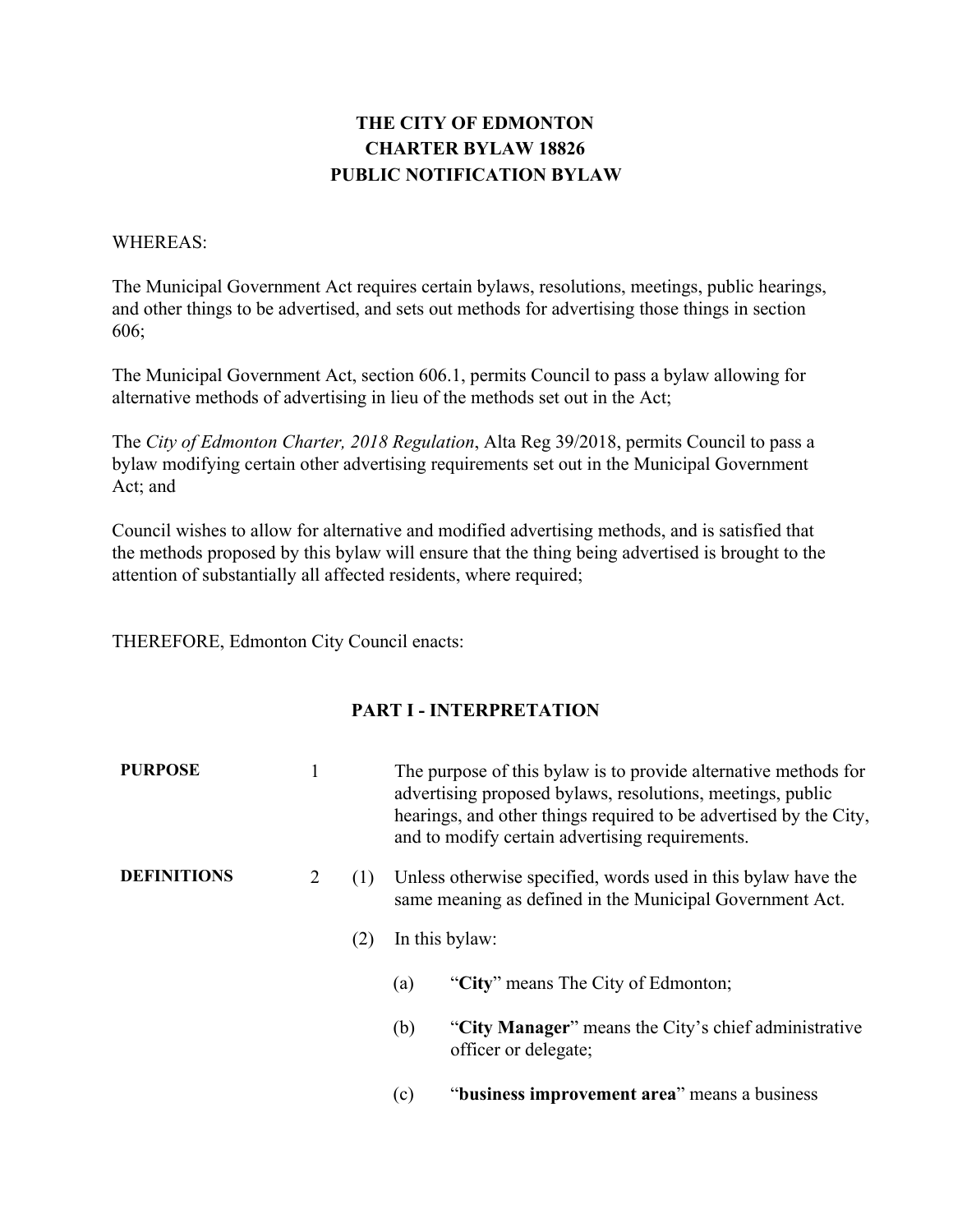improvement area corporation established by the City;

- (d) "**legal advertisement**" means a notice of a proposed bylaw, resolution, meeting, public hearing, or other thing required to be advertised in accordance with section 606 of the Municipal Government Act;
- (e) "**Municipal Government Act**" means the *Municipal Government Act*, RSA 2000, c M-26;
- (f) "**public work**" means a public work or structure referred to in section 534 of the Municipal Government Act;
- (g) "**site**" means two or more lots that are subject to a single land development application; and
- (h) "**tax auction**" means a public auction referred to in sections  $421(1)$  or  $436.12(1)$  of the Municipal Government Act.

#### **RULES FOR INTERPRETATION** 3 The marginal notes and headings in this bylaw are for ease of reference only.

### **PART II - ADVERTISING METHODS**

| <b>ALTERNATIVE</b><br><b>ADVERTISING</b><br><b>METHODS</b> | $\overline{4}$ | Unless otherwise advertised in accordance with the Municipal<br>Government Act, all legal advertisements will be advertised in<br>accordance with this Part.<br>All legal advertisements must be posted on the City's public<br>website at least 10 days before the thing advertised occurs.<br>A legal advertisement that relates to only one lot or site must be<br>sent to all of the following: |  |  |
|------------------------------------------------------------|----------------|-----------------------------------------------------------------------------------------------------------------------------------------------------------------------------------------------------------------------------------------------------------------------------------------------------------------------------------------------------------------------------------------------------|--|--|
|                                                            | 5              |                                                                                                                                                                                                                                                                                                                                                                                                     |  |  |
|                                                            | 6              |                                                                                                                                                                                                                                                                                                                                                                                                     |  |  |
|                                                            |                | each owner of land within 60m of the boundaries of the<br>(a)<br>lot or site by regular mail;                                                                                                                                                                                                                                                                                                       |  |  |
|                                                            |                | (b)<br>the Edmonton Federation of Community Leagues; and                                                                                                                                                                                                                                                                                                                                            |  |  |
|                                                            |                | if the lot or site is located within a business improvement<br>(c)                                                                                                                                                                                                                                                                                                                                  |  |  |

area, that business improvement area.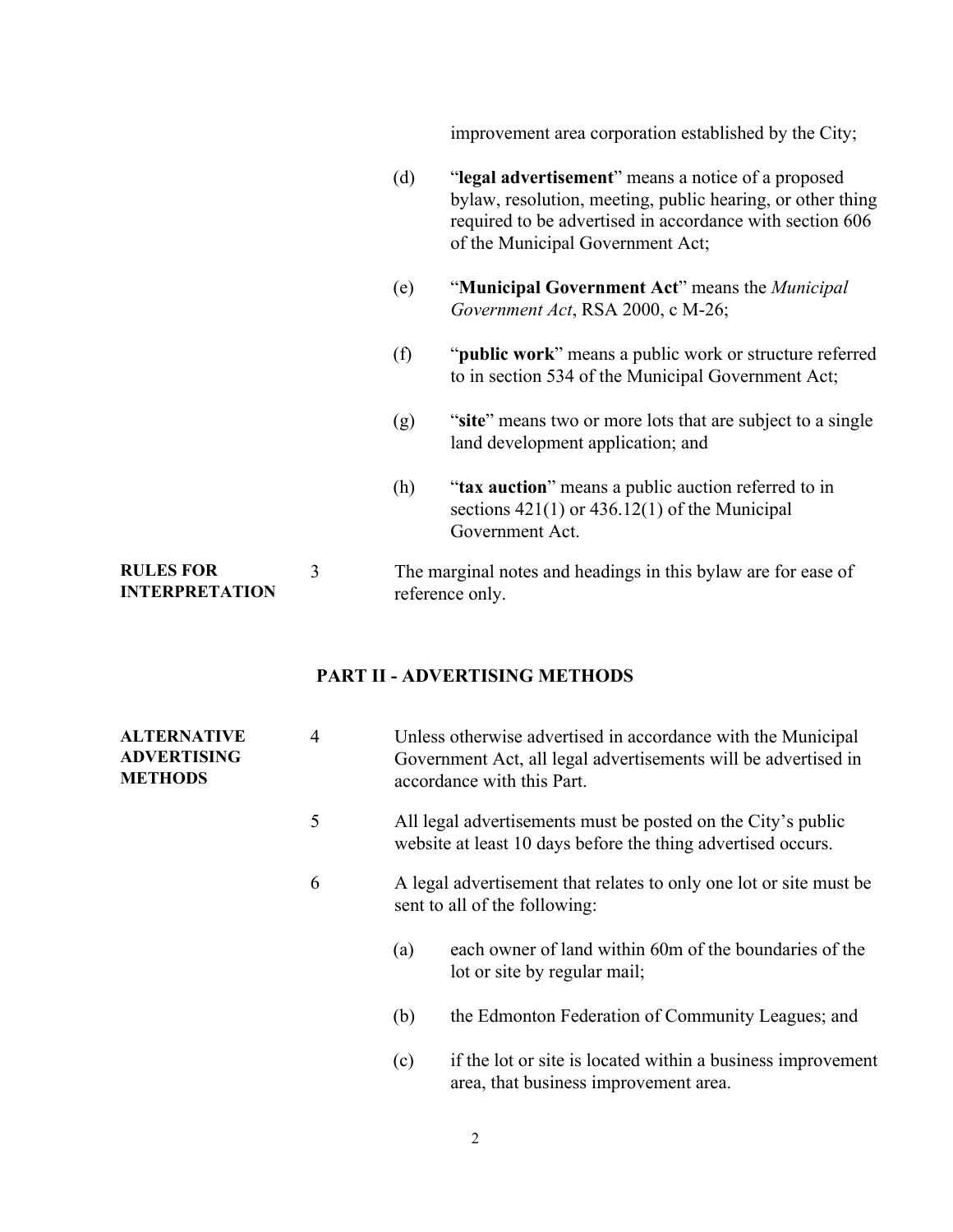- 7 A legal advertisement that relates to more than one lot or site must be:
	- (a) posted in the Edmonton Service Centre; and
	- (b) distributed as a public service announcement to a list of local media outlets maintained by City Manager,

at least 10 days before the thing advertised occurs.

## **PART III - MODIFIED ADVERTISING METHODS**

| <b>TAX AUCTIONS</b> | 8 | A tax auction must be advertised either: |                                                                                                                                                                                                                                                                                                                                                        |  |  |  |  |
|---------------------|---|------------------------------------------|--------------------------------------------------------------------------------------------------------------------------------------------------------------------------------------------------------------------------------------------------------------------------------------------------------------------------------------------------------|--|--|--|--|
|                     |   | (a)                                      | in one issue of the Alberta Gazette, not less than 40 days<br>and not more than 90 days before the date on which the<br>tax auction is to be held, and in one issue of a newspaper<br>having general circulation in the municipality, not less<br>than 10 days and not more than 20 days before the date<br>on which the tax auction is to be held; or |  |  |  |  |
|                     |   | (b)                                      | on the City's website not less than 10 days before the<br>date on which the tax auction is to be held.                                                                                                                                                                                                                                                 |  |  |  |  |
| <b>PUBLIC WORKS</b> | 9 |                                          | Within one year after a construction completion certificate is<br>issued for the construction or erection of a public work:                                                                                                                                                                                                                            |  |  |  |  |
|                     |   | (a)                                      | every owner that abuts the land on which the public work<br>is situated must be provided with a notice that                                                                                                                                                                                                                                            |  |  |  |  |
|                     |   |                                          | identifies the public work,<br>(i)                                                                                                                                                                                                                                                                                                                     |  |  |  |  |
|                     |   |                                          | gives the date of completion, and<br>(ii)                                                                                                                                                                                                                                                                                                              |  |  |  |  |
|                     |   |                                          | states that claims for compensation under section<br>(iii)<br>534 of the Municipal Government Act must be<br>received within 60 days after the notice is<br>published in accordance with subsection (b); and                                                                                                                                           |  |  |  |  |
|                     |   | (b)                                      | a notice of completion of the public work must be posted<br>on the City's public website or placed in a newspaper<br>circulating in the City.                                                                                                                                                                                                          |  |  |  |  |